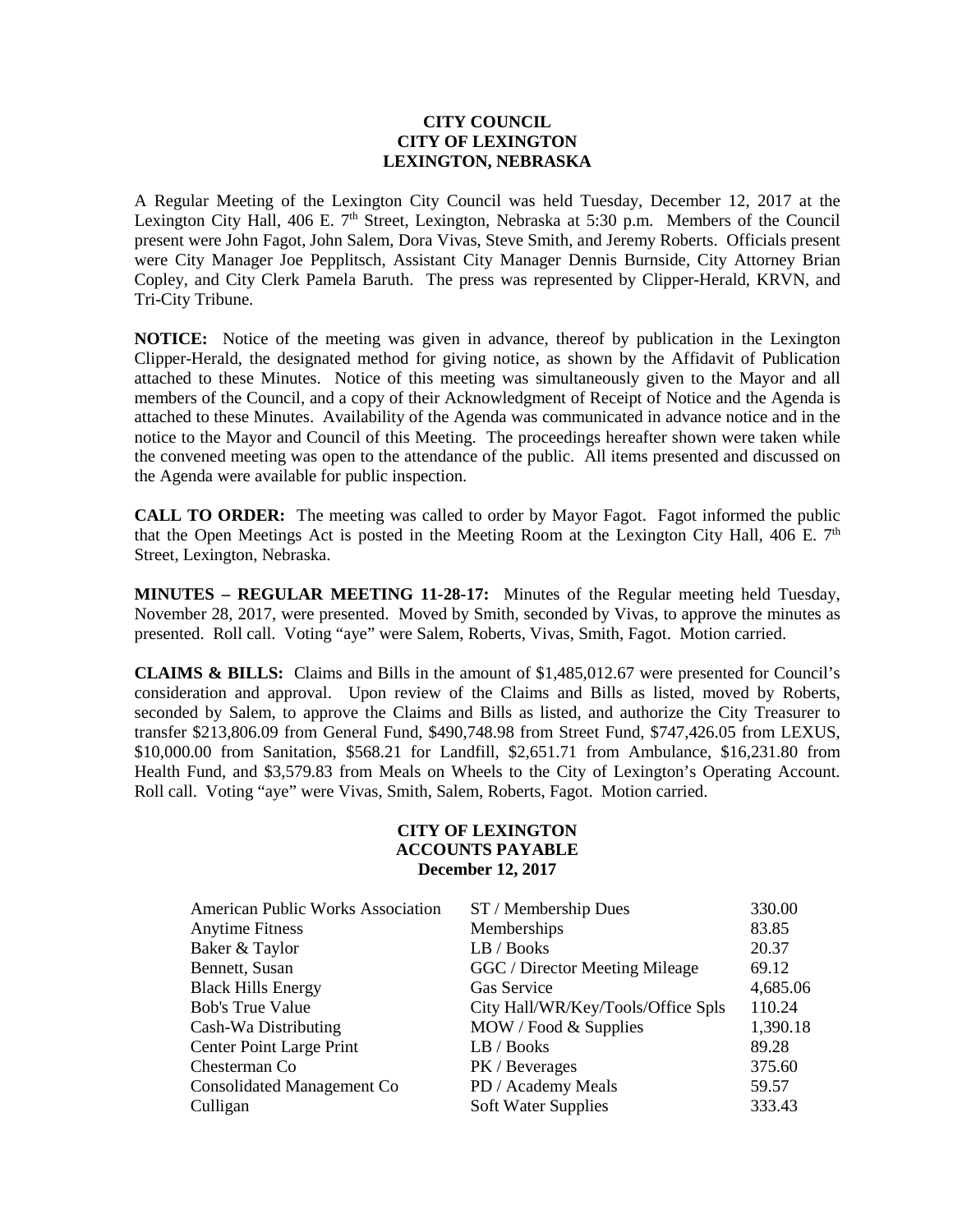| FD / Helmet Lights                                 | 407.01                                                                                                                                                                                                                                                                                                                                                                                                                                                                                                                                                                                                                                                                            |
|----------------------------------------------------|-----------------------------------------------------------------------------------------------------------------------------------------------------------------------------------------------------------------------------------------------------------------------------------------------------------------------------------------------------------------------------------------------------------------------------------------------------------------------------------------------------------------------------------------------------------------------------------------------------------------------------------------------------------------------------------|
| <b>Sanitation Fees</b>                             | 12,903.20                                                                                                                                                                                                                                                                                                                                                                                                                                                                                                                                                                                                                                                                         |
| Ambulance / FD / ST / Fuel                         | 5,435.67                                                                                                                                                                                                                                                                                                                                                                                                                                                                                                                                                                                                                                                                          |
| FD / GGC / OC / Pest Control                       | 159.10                                                                                                                                                                                                                                                                                                                                                                                                                                                                                                                                                                                                                                                                            |
| <b>Power Purchase</b>                              | 11,203.43                                                                                                                                                                                                                                                                                                                                                                                                                                                                                                                                                                                                                                                                         |
| PD / Computers                                     | 1,528.50                                                                                                                                                                                                                                                                                                                                                                                                                                                                                                                                                                                                                                                                          |
| 2014 CURRB/2016 HA Bond/2017 HIWA Alloc 893,483.75 |                                                                                                                                                                                                                                                                                                                                                                                                                                                                                                                                                                                                                                                                                   |
| WR / WWTP / Oil / PVC Adapter                      | 53.04                                                                                                                                                                                                                                                                                                                                                                                                                                                                                                                                                                                                                                                                             |
| Meter Sockets/Electrical Tape/Photo Cells          | 1,264.97                                                                                                                                                                                                                                                                                                                                                                                                                                                                                                                                                                                                                                                                          |
| City Hall/LB/PD/Office/Copier Expense 1,511.39     |                                                                                                                                                                                                                                                                                                                                                                                                                                                                                                                                                                                                                                                                                   |
| EL/Opp Center/Bulbs/Conduit/Straps                 | 83.85                                                                                                                                                                                                                                                                                                                                                                                                                                                                                                                                                                                                                                                                             |
| <b>Ambulance Billing</b>                           | 1,930.33                                                                                                                                                                                                                                                                                                                                                                                                                                                                                                                                                                                                                                                                          |
| EL / Traffic Light Rewire                          | 1,200.00                                                                                                                                                                                                                                                                                                                                                                                                                                                                                                                                                                                                                                                                          |
|                                                    | 339.10                                                                                                                                                                                                                                                                                                                                                                                                                                                                                                                                                                                                                                                                            |
| LB / Books                                         | 283.64                                                                                                                                                                                                                                                                                                                                                                                                                                                                                                                                                                                                                                                                            |
| LB / Books                                         | 177.66                                                                                                                                                                                                                                                                                                                                                                                                                                                                                                                                                                                                                                                                            |
| PD / Printed Forms                                 | 1,132.00                                                                                                                                                                                                                                                                                                                                                                                                                                                                                                                                                                                                                                                                          |
|                                                    | 174.71                                                                                                                                                                                                                                                                                                                                                                                                                                                                                                                                                                                                                                                                            |
|                                                    | 50.00                                                                                                                                                                                                                                                                                                                                                                                                                                                                                                                                                                                                                                                                             |
| Claims                                             | 14,970.69                                                                                                                                                                                                                                                                                                                                                                                                                                                                                                                                                                                                                                                                         |
| Professional Fee                                   | 2,700.00                                                                                                                                                                                                                                                                                                                                                                                                                                                                                                                                                                                                                                                                          |
|                                                    | 281.96                                                                                                                                                                                                                                                                                                                                                                                                                                                                                                                                                                                                                                                                            |
| LB / Books                                         | 158.78                                                                                                                                                                                                                                                                                                                                                                                                                                                                                                                                                                                                                                                                            |
|                                                    | 80.00                                                                                                                                                                                                                                                                                                                                                                                                                                                                                                                                                                                                                                                                             |
| ST / WR / Street / Man Hole Repair                 | 2,727.00                                                                                                                                                                                                                                                                                                                                                                                                                                                                                                                                                                                                                                                                          |
| Brackets/Paint/Tools/Hdwr                          | 993.34                                                                                                                                                                                                                                                                                                                                                                                                                                                                                                                                                                                                                                                                            |
| Filters/Winterize/Vacuum Brkrs                     | 843.41                                                                                                                                                                                                                                                                                                                                                                                                                                                                                                                                                                                                                                                                            |
|                                                    | 19,500.00                                                                                                                                                                                                                                                                                                                                                                                                                                                                                                                                                                                                                                                                         |
| <b>Gift Certificates</b>                           | 300.00                                                                                                                                                                                                                                                                                                                                                                                                                                                                                                                                                                                                                                                                            |
| <b>Animal Care</b>                                 | 492.84                                                                                                                                                                                                                                                                                                                                                                                                                                                                                                                                                                                                                                                                            |
| Fuel                                               | 8,270.91                                                                                                                                                                                                                                                                                                                                                                                                                                                                                                                                                                                                                                                                          |
|                                                    |                                                                                                                                                                                                                                                                                                                                                                                                                                                                                                                                                                                                                                                                                   |
|                                                    |                                                                                                                                                                                                                                                                                                                                                                                                                                                                                                                                                                                                                                                                                   |
|                                                    | 153,496.91                                                                                                                                                                                                                                                                                                                                                                                                                                                                                                                                                                                                                                                                        |
|                                                    | 11,111.53                                                                                                                                                                                                                                                                                                                                                                                                                                                                                                                                                                                                                                                                         |
|                                                    | 4,382.51                                                                                                                                                                                                                                                                                                                                                                                                                                                                                                                                                                                                                                                                          |
|                                                    | 3,334.79                                                                                                                                                                                                                                                                                                                                                                                                                                                                                                                                                                                                                                                                          |
|                                                    | 876.35                                                                                                                                                                                                                                                                                                                                                                                                                                                                                                                                                                                                                                                                            |
|                                                    | 48,868.36                                                                                                                                                                                                                                                                                                                                                                                                                                                                                                                                                                                                                                                                         |
|                                                    | 205.11                                                                                                                                                                                                                                                                                                                                                                                                                                                                                                                                                                                                                                                                            |
|                                                    | 1,913.74                                                                                                                                                                                                                                                                                                                                                                                                                                                                                                                                                                                                                                                                          |
|                                                    | 75.00                                                                                                                                                                                                                                                                                                                                                                                                                                                                                                                                                                                                                                                                             |
|                                                    | 32.50                                                                                                                                                                                                                                                                                                                                                                                                                                                                                                                                                                                                                                                                             |
|                                                    | 324.53                                                                                                                                                                                                                                                                                                                                                                                                                                                                                                                                                                                                                                                                            |
|                                                    | 22,386.86                                                                                                                                                                                                                                                                                                                                                                                                                                                                                                                                                                                                                                                                         |
|                                                    | 1,035.50                                                                                                                                                                                                                                                                                                                                                                                                                                                                                                                                                                                                                                                                          |
|                                                    | 1,925.34                                                                                                                                                                                                                                                                                                                                                                                                                                                                                                                                                                                                                                                                          |
|                                                    | 440.13                                                                                                                                                                                                                                                                                                                                                                                                                                                                                                                                                                                                                                                                            |
|                                                    | 100.00                                                                                                                                                                                                                                                                                                                                                                                                                                                                                                                                                                                                                                                                            |
|                                                    | 100.00                                                                                                                                                                                                                                                                                                                                                                                                                                                                                                                                                                                                                                                                            |
| Sales and Use Tax                                  | 53,004.37                                                                                                                                                                                                                                                                                                                                                                                                                                                                                                                                                                                                                                                                         |
|                                                    | Pump & Sign Hdwr/Gloves/Blades<br>LB / Promo / Office Supplies<br>Great Plains Gov Finance Officers Assn Membership<br>GGC / Dairy Products<br>ST / Fuel Tank Repair<br>EL / Line Clearing<br>Franchise/Interdepartment Service Fees 68,113.74<br>Wages<br>Employer Portion / FICA Med<br>Employer Portion / Pension<br>Police Pension<br><b>City Manager Pension</b><br>Self-funding<br>Publications / Subscriptions<br>WR / Water Mailer / Postage<br><b>Gift Certificates</b><br>Ambulance / Medical Supplies<br>Key/Blades/Barricade Supplies<br><b>Health Premium</b><br>WWTP / Lab Testing<br>Professional Fees<br>Ambulance / Medical Supplies<br>Membership<br>Membership |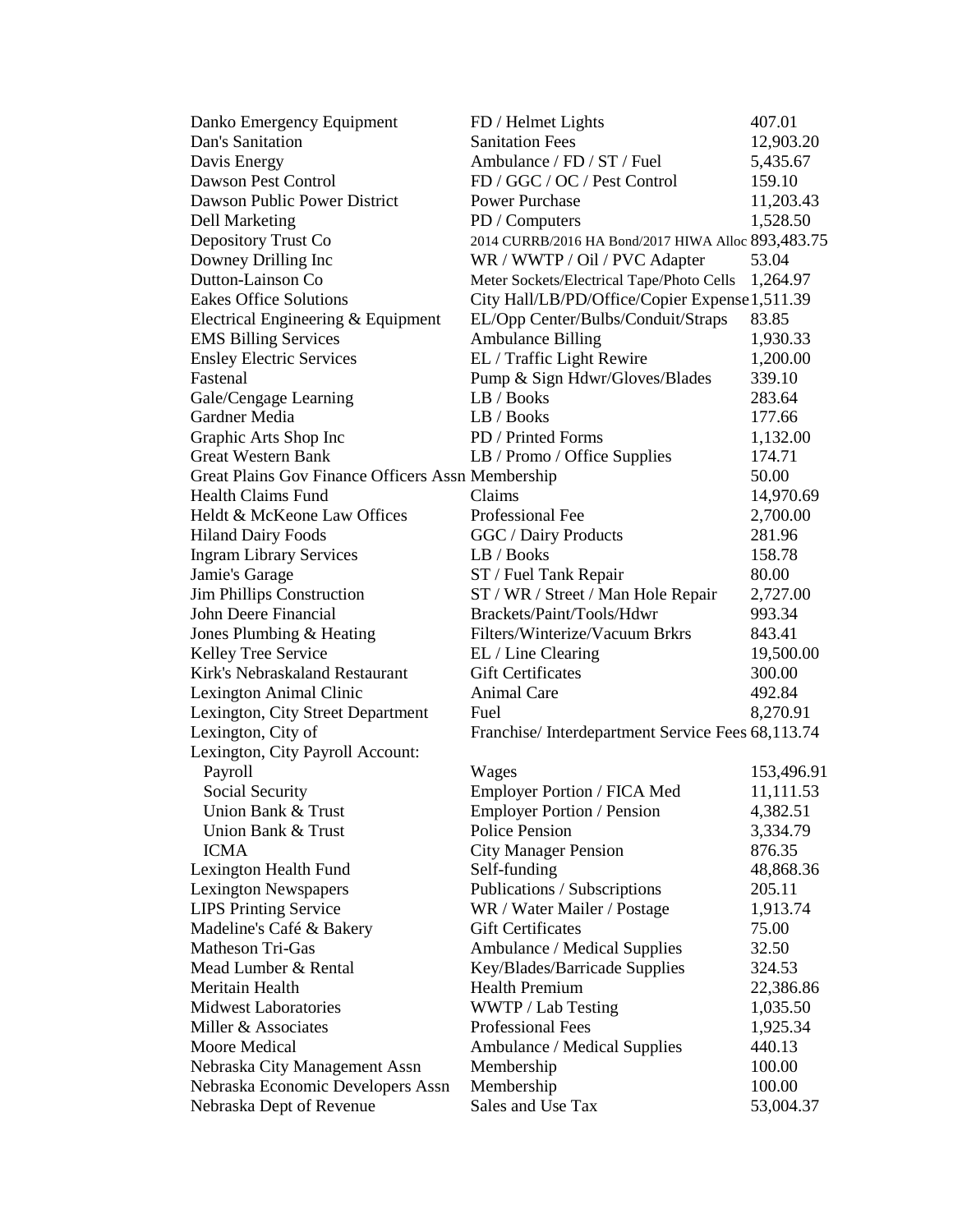| Nebraska Machinery                                       | ST/2-Cat Loaders/Maintenance/Repairs 10,284.44 |                  |
|----------------------------------------------------------|------------------------------------------------|------------------|
| Nebraska Main Street Network                             | Membership                                     | 350.00           |
| Nebraska Technology & Telecom.                           | <b>Phone Service</b>                           | 1,388.17         |
| Nebraskaland Tire                                        | ST / Maintenance                               | 63.73            |
| Nunez, Luis                                              | PD / Police Academy Mileage                    | 175.48           |
| O'Hare Lindsay and Associates                            | Monthly Lobbying Services                      | 1,000.00         |
| One Call Concepts                                        | <b>Locate Fees</b>                             | 66.90            |
| <b>O'Reilly Auto Parts</b>                               | ST/WR/Seat Covers/Weather Stripping            | 96.39            |
| Orthman YMCA                                             | Memberships                                    | 992.00           |
| Platte Valley Auto Mart                                  | PD / Maintenance / Repairs                     | 1,610.05         |
| <b>Platte Valley Communications</b>                      | Ambulance/PD/Batteries/Maint Fee               | 168.00           |
| Platte Valley Glass & Trailers                           | WR / Window Repair                             | 139.05           |
| Police Officers Association of Nebraska PD / Memberships |                                                | 315.00           |
| <b>Precision Detail</b>                                  | FD / Cleaning                                  | 300.00           |
| Principal                                                | Dental Premium                                 | 3,205.17         |
| QiSoft                                                   | PD / Software                                  | 600.00           |
| <b>Richardson Mowing</b>                                 | LB / Lawn Care                                 | 180.00           |
| Rose Equipment                                           | ST / Sweeper Repair / Maintenance              | 3,657.69         |
| S & W Auto Parts                                         | ST / Oil                                       | 69.32            |
| Service Master of Mid Nebraska                           | EL / LB / OC / Janitorial Services             | 4,867.47         |
|                                                          | Life Insurance Premiums                        | 908.25           |
| <b>Standard Insurance Company</b>                        | <b>Gift Certificates</b>                       |                  |
| Tep's Bar & Grill                                        |                                                | 525.00<br>801.79 |
| The Thompson Co                                          | GGC / Food & Supplies                          |                  |
| <b>Titan Machinery</b>                                   | FD / PK / Maintenance / Oil                    | 532.66           |
| TO Haas Tire Co                                          | PD/PK/ST/Tire/Repair/Mower Tire                | 157.73           |
| <b>Total Lawn Care</b>                                   | AC / Lawn Care                                 | 795.00           |
| Tyler Technologies Inc                                   | <b>Online Billing Annual Fee</b>               | 2,056.00         |
| <b>Underground Solutions Inc</b>                         | EL / Underground Boring                        | 26,778.00        |
| <b>US Postal Service</b>                                 | City Hall / LB / Annual Box Rental             | 418.00           |
| <b>USA</b> Communications                                | <b>City Internet Services</b>                  | 345.60           |
| VSP / Vision Service Plan                                | <b>Vision Premium</b>                          | 908.29           |
| Walmart                                                  | City Hall/GGC/LB/PD/ST/Supplies                | 387.02           |
| Aflac                                                    | Premiums                                       | 1,261.11         |
| Baker & Taylor                                           | LB / Books                                     | 186.59           |
| <b>Bob's True Value</b>                                  | PK/ST/WWTP/Tools/Heater/Paint/Spls 324.63      |                  |
| CenCon of Kansas                                         | EL / Underground Bore                          | 3,117.72         |
| Consolidated Management Co                               | PD / Academy Meals                             | 88.62            |
| Davis Energy                                             | Ambulance / Fuel                               | 27.45            |
| Downey Drilling                                          | WR / Decommission Irrigation Wells             | 3,616.52         |
| Eakes Office Solutions                                   | LB / Office Supplies                           | 41.96            |
| <b>Express Laundry Center</b>                            | <b>Rug Maintenance</b>                         | 326.67           |
| Fagot Refrigeration & Electric                           | WWTP/Dewatering/Move Lights/Furnace            | 1,588.90         |
| <b>Gnirk Lawn Center</b>                                 | Cemetery / PK / WR / Weed Control              | 1,985.01         |
| <b>IGS</b> Solar                                         | EL / Power Purchase                            | 20,262.06        |
| <b>JEO Consulting Group</b>                              | <b>Professional Fees</b>                       | 1,000.00         |
| Kearney Hub                                              | LB / Subscription                              | 192.40           |
| Lexington Area Solid Waste                               | <b>Waste Removal</b>                           | 865.56           |
| Lexington Newspapers Inc                                 | Publications                                   | 8.99             |
| Lexington Regional Health Center                         | Ambulance / Medical Supplies                   | 100.00           |
| Mead Lumber                                              | Sanding Discs/Paint Spls/Key/Rebar             | 65.69            |
| Micro Marketing                                          | LB / Books                                     | 1,786.11         |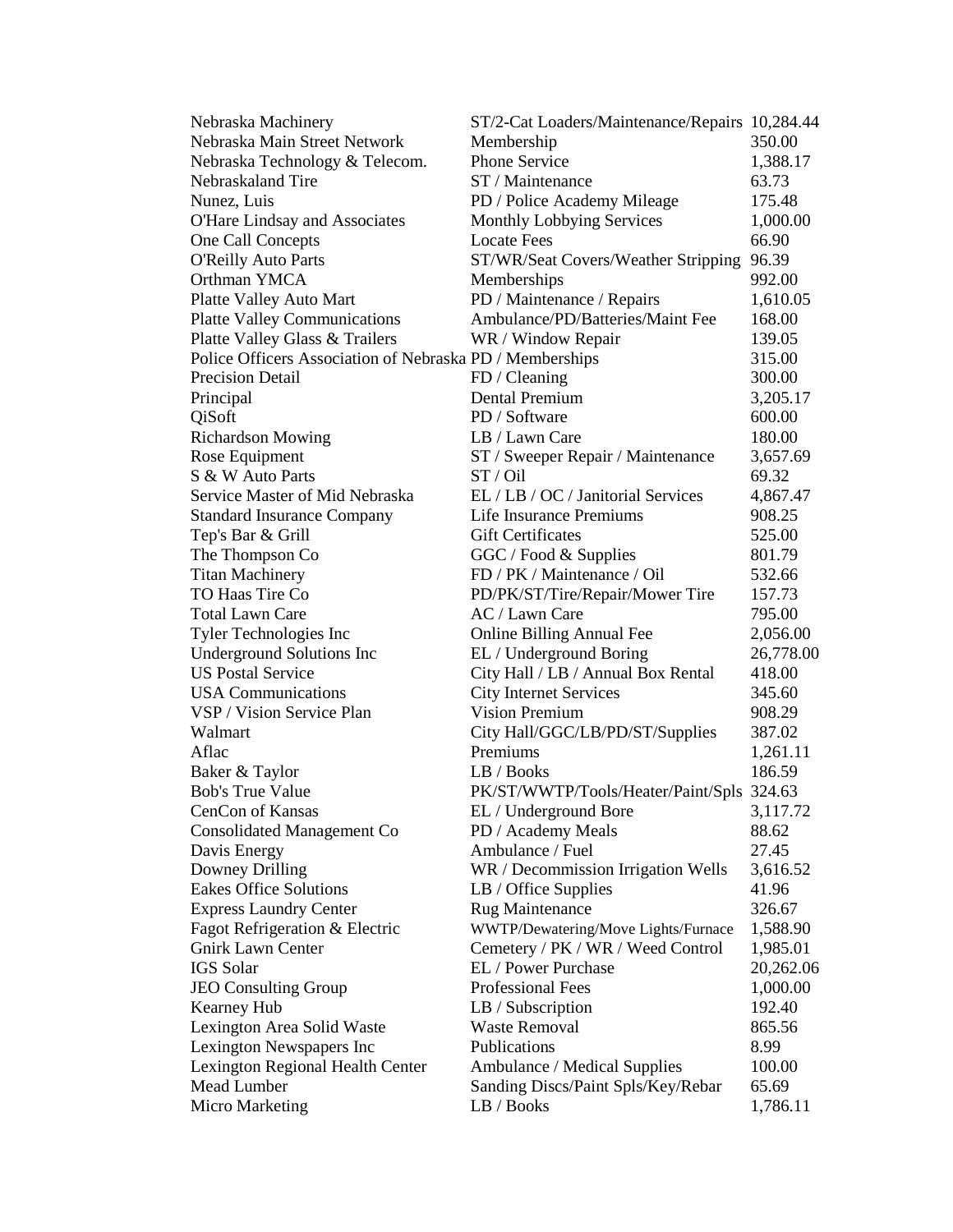| Nebraskaland Tire                    | ST / Vehicle Repair                         | 409.24   |
|--------------------------------------|---------------------------------------------|----------|
| NGE Inc                              | PK / Field House Beam Extension Pads 850.04 |          |
| <b>OCLC</b>                          | LB / Subscription                           | 136.44   |
| <b>Oliver Consulting Services</b>    | Computers/Troubleshoot/Monthly Backup       | 5,855.00 |
| Paulsen Inc                          | WWTP / Dewatering Concrete Work             | 4,010.00 |
| Plum Creek Market Place              | MOW / Food Supplies                         | 49.61    |
| <b>Publishers Prime</b>              | LB / Books                                  | 98.25    |
| <b>Rasmussen Mechanical Services</b> | LB / Heat Pump Motor / Compressor           | 6,842.34 |
| S & W Auto Parts                     | ST / Bar Stock for Keyway                   | 2.34     |
| Salem, John                          | Conference Expenses                         | 1,298.68 |
| Team Detail & Quicklube              | DV SRV / Vehicle Maintenance                | 42.99    |
| The North Platte Bulletin            | LB / Subscription                           | 40.00    |
| TO Haas Tire Co Inc                  | PD / Tire Repair                            | 19.74    |
| <b>U-Save Business Equipment</b>     | DV SRV/LB/ST/Office/Promo Supplies 95.12    |          |
| Walmart                              | ST/WR/Paint & Supplies/Labels/Hooks 138.44  |          |
| <b>Walmart Vision Center</b>         | PK / Safety Glasses                         | 117.00   |
| Zoll                                 | FD / Fire Reporting System                  | 105.00   |
|                                      |                                             |          |

TOTAL CLAIMS: 1,485,012.67

**ORDINANCE:** Ordinance No. 2400 entitled "AN ORDINANCE TO AMEND SECTION 2-25 OF THE LEXINGTON CITY CODE; TO AMEND THE ANNUAL SALARY FOR MEMBERS OF THE CITY COUNCIL, AND THE PRESIDENT OF THE CITY COUNCIL; TO REPEAL ORIGINAL SECTION 2-25 AND ALL OTHER ORDINANCES OR SECTIONS OF ORDINANCES IN CONFLICT HEREWITH; AND TO PROVIDE FOR AN EFFECTIVE DATE AND FOR PUBLICATION IN PAMPHLET FORM" was presented on second reading. Having received no public comments, moved by Salem, seconded by Vivas, to suspend the rules regarding the reading of an ordinance on three separate occasions. Roll call. Voting "aye" were Smith, Roberts, Vivas, Salem, Fagot. Motion carried.

Ordinance No. 2400 was read on final reading. Moved by Salem, seconded by Roberts, to approve Ordinance No. 2400 on final reading. Roll call. Voting "aye" were Vivas, Smith, Roberts, Salem, Fagot. Motion carried.

**PAY REQUEST:** Pay Request #1 for the Adams Street Box Culvert Replacement project from Van Kirk Brothers Contracting Inc. in the amount of \$84,064.79 was presented. Following a project update, moved by Roberts, seconded by Smith, to approve Pay Request #1 as presented. Roll call. Voting "aye" were Vivas, Salem, Smith, Roberts, Fagot. Motion carried.

**WORK SESSION:** Moved by Salem, seconded by Vivas, to schedule a council work session for Saturday, January 6, 2018, at 8:00 a.m. Roll call. Voting "aye" were Smith, Roberts, Vivas, Salem, Fagot. Motion carried.

**ROUNDTABLE:** Pepplitsch gave an update on current projects and reminded Council and Staff the next meeting is scheduled for Thursday, December 28, 2017, at 12:00 p.m. He also noted that the auditors are in house this week.

**ADJOURNMENT:** There being no further business to come before the Council, Fagot declared the meeting adjourned.

John Fagot, Mayor